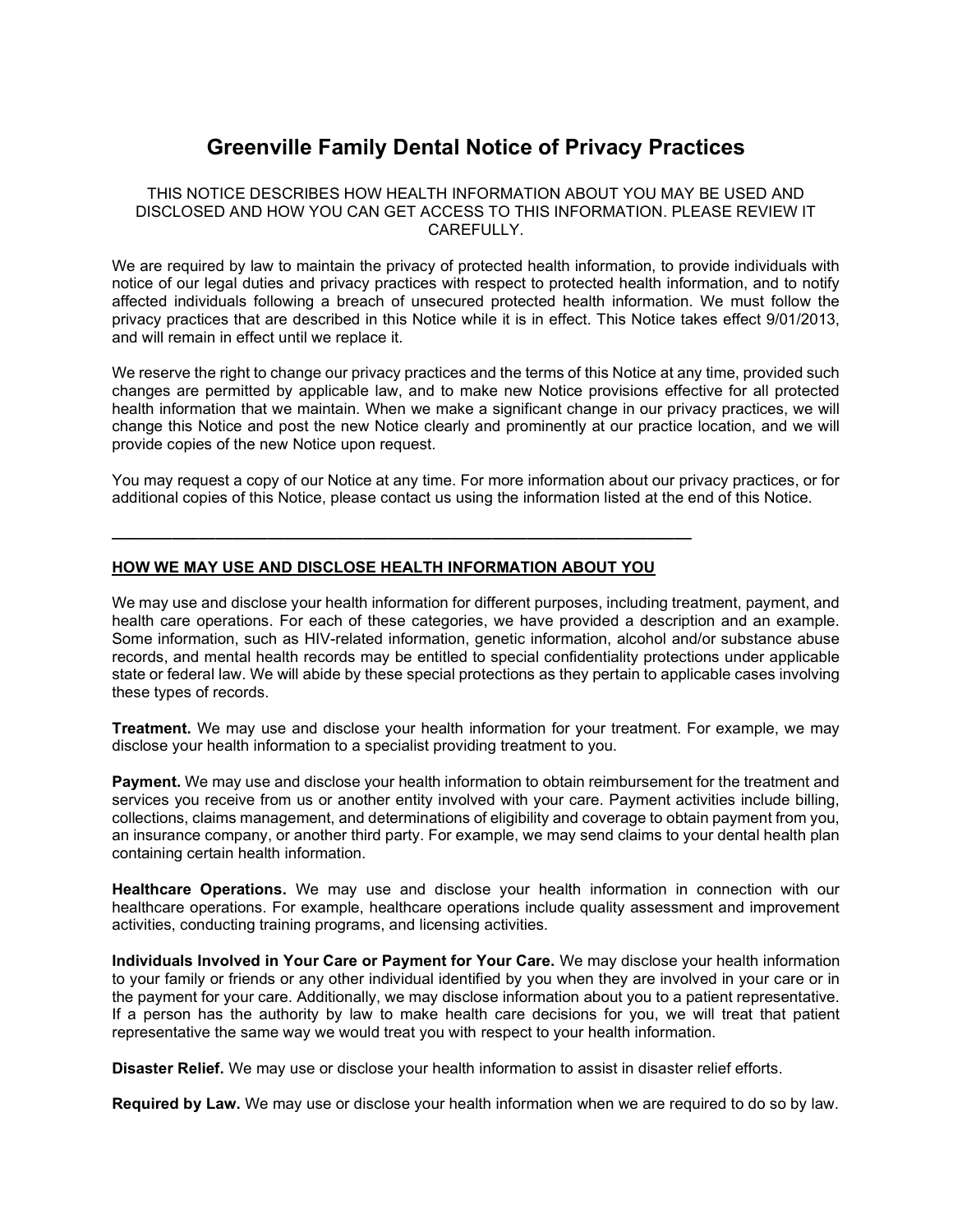Public Health Activities. We may disclose your health information for public health activities, including disclosures to:

- o Prevent or control disease, injury or disability;
- o Report child abuse or neglect;
- o Report reactions to medications or problems with products or devices;
- o Notify a person of a recall, repair, or replacement of products or devices;
- o Notify a person who may have been exposed to a disease or condition; or

o Notify the appropriate government authority if we believe a patient has been the victim of abuse, neglect, or domestic violence.

National Security. We may disclose to military authorities the health information of Armed Forces personnel under certain circumstances. We may disclose to authorized federal officials health information required for lawful intelligence, counterintelligence, and other national security activities. We may disclose to correctional institution or law enforcement official having lawful custody the protected health information of an inmate or patient.

Secretary of HHS. We will disclose your health information to the Secretary of the U.S. Department of Health and Human Services when required to investigate or determine compliance with HIPAA.

Worker's Compensation. We may disclose your PHI to the extent authorized by and to the extent necessary to comply with laws relating to worker's compensation or other similar programs established by law.

Law Enforcement. We may disclose your PHI for law enforcement purposes as permitted by HIPAA, as required by law, or in response to a subpoena or court order.

Health Oversight Activities. We may disclose your PHI to an oversight agency for activities authorized by law. These oversight activities include audits, investigations, inspections, and credentialing, as necessary for licensure and for the government to monitor the health care system, government programs, and compliance with civil rights laws.

Judicial and Administrative Proceedings. If you are involved in a lawsuit or a dispute, we may disclose your PHI in response to a court or administrative order. We may also disclose health information about you in response to a subpoena, discovery request, or other lawful process instituted by someone else involved in the dispute, but only if efforts have been made, either by the requesting party or us, to tell you about the request or to obtain an order protecting the information requested.

**Research.** We may disclose your PHI to researchers when their research has been approved by an institutional review board or privacy board that has reviewed the research proposal and established protocols to ensure the privacy of your information.

Coroners, Medical Examiners, and Funeral Directors. We may release your PHI to a coroner or medical examiner. This may be necessary, for example, to identify a deceased person or determine the cause of death. We may also disclose PHI to funeral directors consistent with applicable law to enable them to carry out their duties.

Fundraising. We may contact you to provide you with information about our sponsored activities, including fundraising programs, as permitted by applicable law. If you do not wish to receive such information from us, you may opt out of receiving the communications.

#### Other Uses and Disclosures of PHI

Your authorization is required, with a few exceptions, for disclosure of psychotherapy notes, use or disclosure of PHI for marketing, and for the sale of PHI. We will also obtain your written authorization before using or disclosing your PHI for purposes other than those provided for in this Notice (or as otherwise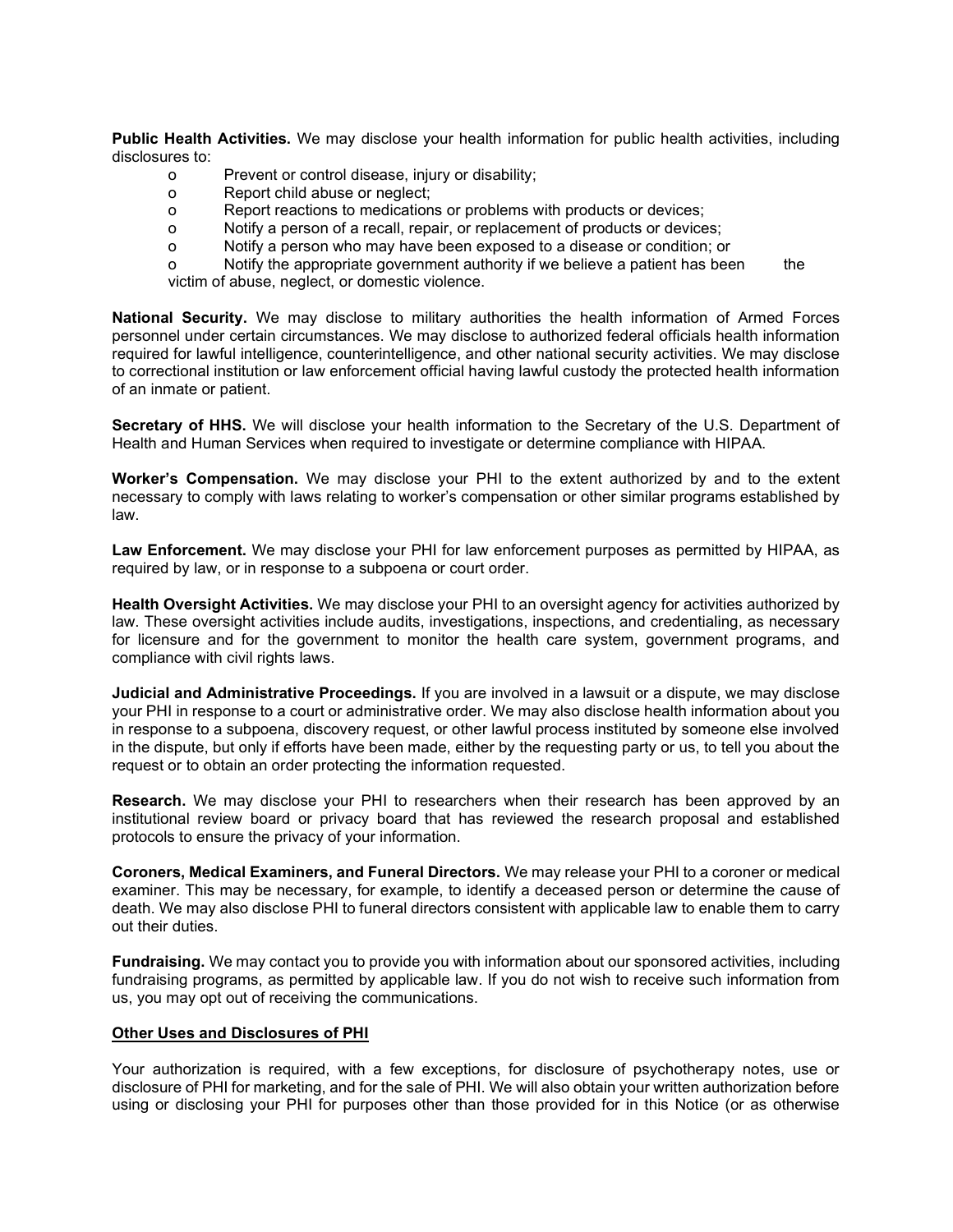permitted or required by law). You may revoke an authorization in writing at any time. Upon receipt of the written revocation, we will stop using or disclosing your PHI, except to the extent that we have already taken action in reliance on the authorization.

## Your Health Information Rights

Access. You have the right to look at or get copies of your health information, with limited exceptions. You must make the request in writing. You may obtain a form to request access by using the contact information listed at the end of this Notice. You may also request access by sending us a letter to the address at the end of this Notice. If you request information that we maintain on paper, we may provide photocopies. If you request information that we maintain electronically, you have the right to an electronic copy. We will use the form and format you request if readily producible. We will charge you a reasonable cost-based fee for the cost of supplies and labor of copying, and for postage if you want copies mailed to you. Contact us using the information listed at the end of this Notice for an explanation of our fee structure.

If you are denied a request for access, you have the right to have the denial reviewed in accordance with the requirements of applicable law.

Disclosure Accounting. With the exception of certain disclosures, you have the right to receive an accounting of disclosures of your health information in accordance with applicable laws and regulations. To request an accounting of disclosures of your health information, you must submit your request in writing to the Privacy Official. If you request this accounting more than once in a 12-month period, we may charge you a reasonable, cost-based fee for responding to the additional requests.

Right to Request a Restriction. You have the right to request additional restrictions on our use or disclosure of your PHI by submitting a written request to the Privacy Official. Your written request must include (1) what information you want to limit, (2) whether you want to limit our use, disclosure or both, and (3) to whom you want the limits to apply. We are not required to agree to your request except in the case where the disclosure is to a health plan for purposes of carrying out payment or health care operations, and the information pertains solely to a health care item or service for which you, or a person on your behalf (other than the health plan), has paid our practice in full.

Alternative Communication. You have the right to request that we communicate with you about your health information by alternative means or at alternative locations. You must make your request in writing. Your request must specify the alternative means or location, and provide satisfactory explanation of how payments will be handled under the alternative means or location you request. We will accommodate all reasonable requests. However, if we are unable to contact you using the ways or locations you have requested we may contact you using the information we have.

Amendment. You have the right to request that we amend your health information. Your request must be in writing, and it must explain why the information should be amended. We may deny your request under certain circumstances. If we agree to your request, we will amend your record(s) and notify you of such. If we deny your request for an amendment, we will provide you with a written explanation of why we denied it and explain your rights.

Right to Notification of a Breach. You will receive notifications of breaches of your unsecured protected health information as required by law.

Electronic Notice. You may receive a paper copy of this Notice upon request, even if you have agreed to receive this Notice electronically on our Web site or by electronic mail (e-mail).

## Questions and Complaints

If you want more information about our privacy practices or have questions or concerns, please contact us.